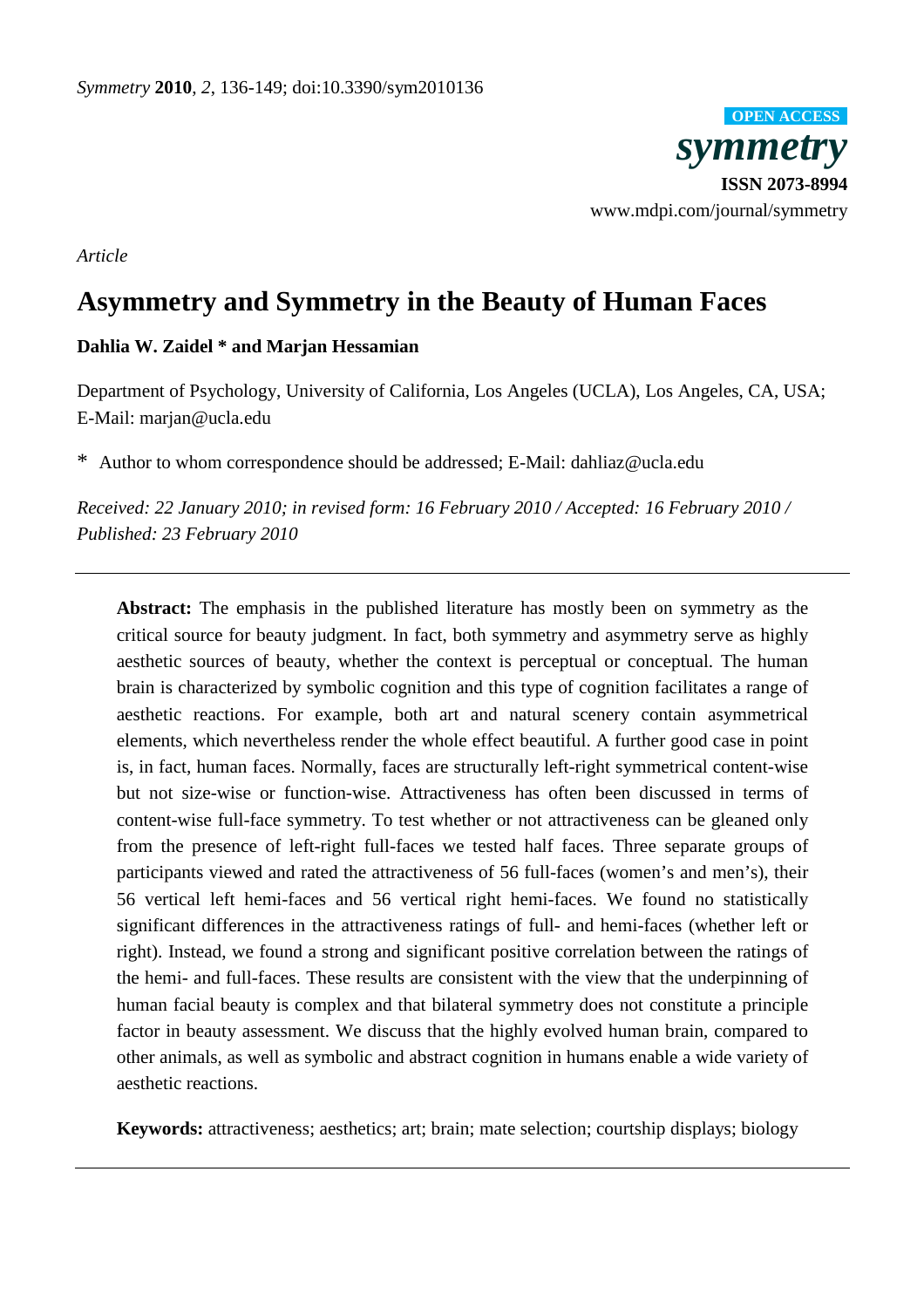# **1. Introduction**

Symmetry is both a conceptual and a perceptual notion associated with beauty-related judgments, even as it implies different things in a range of scholarly areas. In physics, symmetry is linked to beauty in that symmetry describes the invariants of nature, which, if discerned could reveal the fundamental, true physical reality (e.g., [1]). Indeed, the pursuit of uncovering symmetry-related structures is a dominant research strategy in modern physics [2,3]. In mathematics, the intellectual pursuit of the universal formulation of symmetry (Group Theory) has led to major discoveries in physics, and to Einstein's general relativity theory [4]. In chemistry, left-right balance is a critical component in the notion of symmetry; it refers to regular arrangements of molecules and the more symmetrical, the more aesthetic [5]. In biology, a dominant view is that left-right bilateral symmetry describes health and high genetic quality; deviations from symmetry in animals are assumed to spell disease, presence of parasites, poor fitness qualities and basis for rejection of a potential mate [6,7]. Whether or not animals have beauty-related responses upon seeing this symmetry is not known; beauty reactions themselves may be unique to humans. In art, symmetry refers to left-right, top-bottom balance (of forms, colors, lines, light, and so on) in the composition as a whole; it is an essential component of art's aesthetic quality [8]. In sum, symmetry is associated with beauty-related reactions and viewed as aesthetically pleasing in several scholarly domains.

However, absence of symmetry does not necessarily mean absence of beauty, and this is true in natural scenery, in art, or in human faces. In natural vistas such as sunsets over the Pacific Ocean in California, to use but one example, cloud formations consist of asymmetrical nonsense shapes, and yet the whole scene is highly aesthetically pleasing. In Japanese art, there is a long tradition espousing a type of aesthetic that idealizes asymmetry [9], a concept that is associated with Zen Buddhism in Japan [10]. The "… traditional Japanese aesthetics is an aesthetics of imperfection, insufficiency, incompleteness, asymmetry, and irregularity …" [10] p. 88). This aesthetic where asymmetry in both art and nature is emphasized is also known as wabi-sabi [11] and Hacko [12]. A cracked ceramic jug, or an isolated dilapidated wooden hut, a cloudy sky with asymmetrical misshapen clouds, and asymmetrical flower arrangements are considered beautiful (see Figure 1). With human faces, attractiveness has been associated with left-right symmetry [13] as well as with asymmetry [14,15].

Similarly, in biology the evidence points in the direction of heritability of asymmetrical characteristics, which judging from the fossil record go back at least 350 million years [16]. Thus, the whole issue of symmetry in animals being a critical -component in biological reproductive strategies, mate selection, and survival of the species is doubtful [17]. Even in the case of the peacock's elaborate tail, the usefulness of symmetry for reproduction selection has recently been questioned [18,19], and equally doubted in other bird species [20]. Bees have been shown to successfully pollinate symmetrical as well as asymmetrical flowers [21]. Indeed, the published literature in biology is replete with examples of physical and functional asymmetries in animals [16,22]. Clearly then, factors other than symmetry also play a role in reproductive strategies.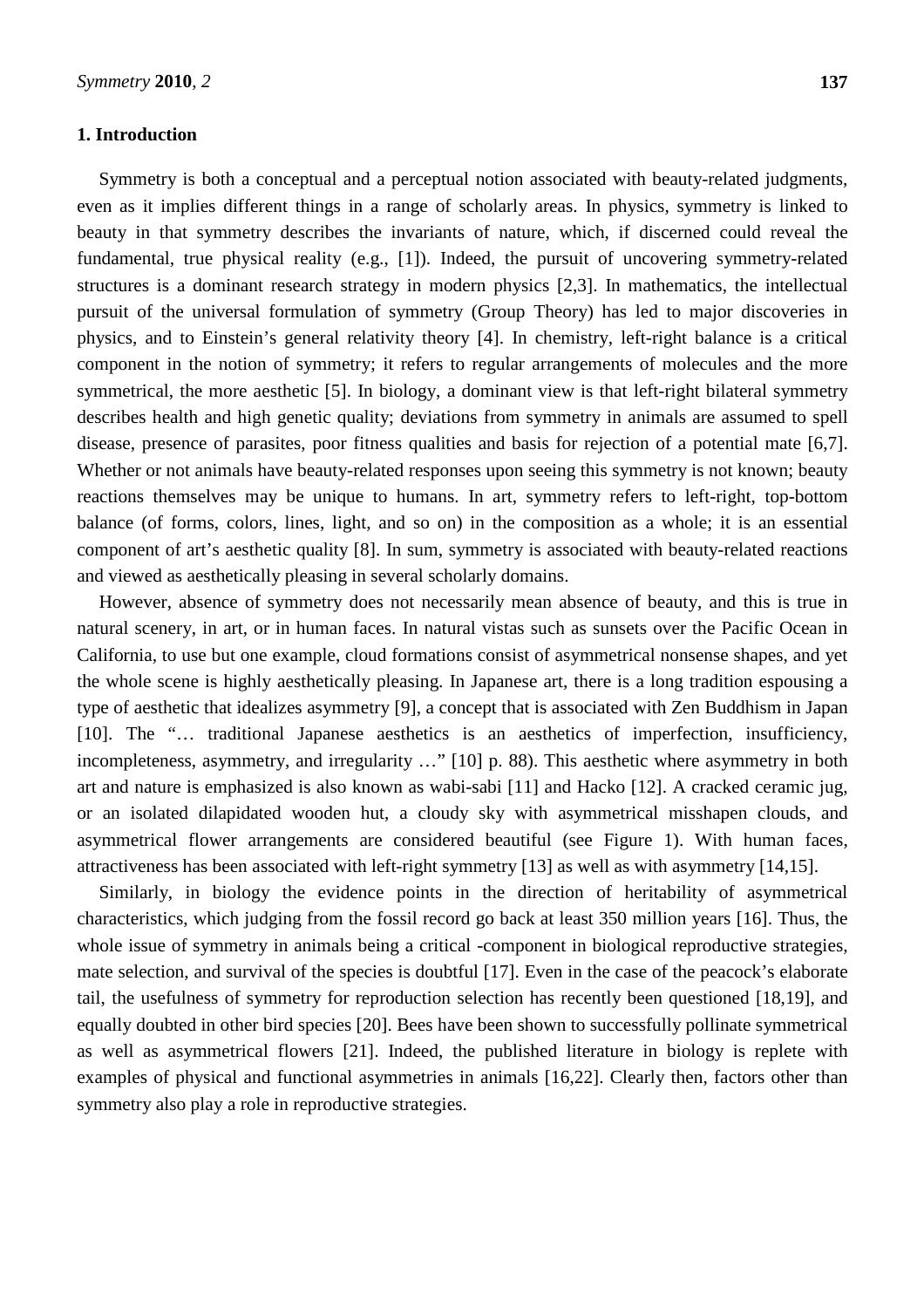Figure 1. In a Japanese school of aesthetics asymmetry in art or nature is viewed as a strong source of beauty. The symmetrical figure in the bottom right panel surely does not invite higher aesthetic considerations than those in the remaining panels. The human brain with its symbolic and abstract cognition can reflect on the aesthetics of both symmetrical and asymmetrical patterns.



Fluctuating asymmetry and directional asymmetry are both important concepts in discussions of the phenomenon of symmetry in nature [16]. Both types can be inherited and have a genetic basis. Fluctuating asymmetry arises from random variations reflecting changes in the environment or in the response of the organism to the variation, such as toxins, climate change, food scarcity, and so on. These events serve as signals of physical fitness (because they are markers of survival abilities). In this view, with regards to attractiveness, the more symmetrical the face, the more attractive it is (that is, the greater the fitness). Compared to directional asymmetries, fluctuating asymmetries have mostly a 1:1 left-right ratio in the population and they are commonly relatively small [16]. Directional asymmetry refers to unequal structure size or function, as in handedness, hemispheric specialization, specific brain region size, organ placement within the body, or face side size, and the ratios are not 1:1. In fact, they are highly skewed. The human brain has evolved strong functional asymmetries (*i.e.,* directional asymmetry) that are unique among animals, and they are not due to fluctuating asymmetries. Broadly speaking, the main speech and language regions are represented in the left hemisphere, and visuospatial cognition and face recognition are represented mostly in the right hemisphere [23,24].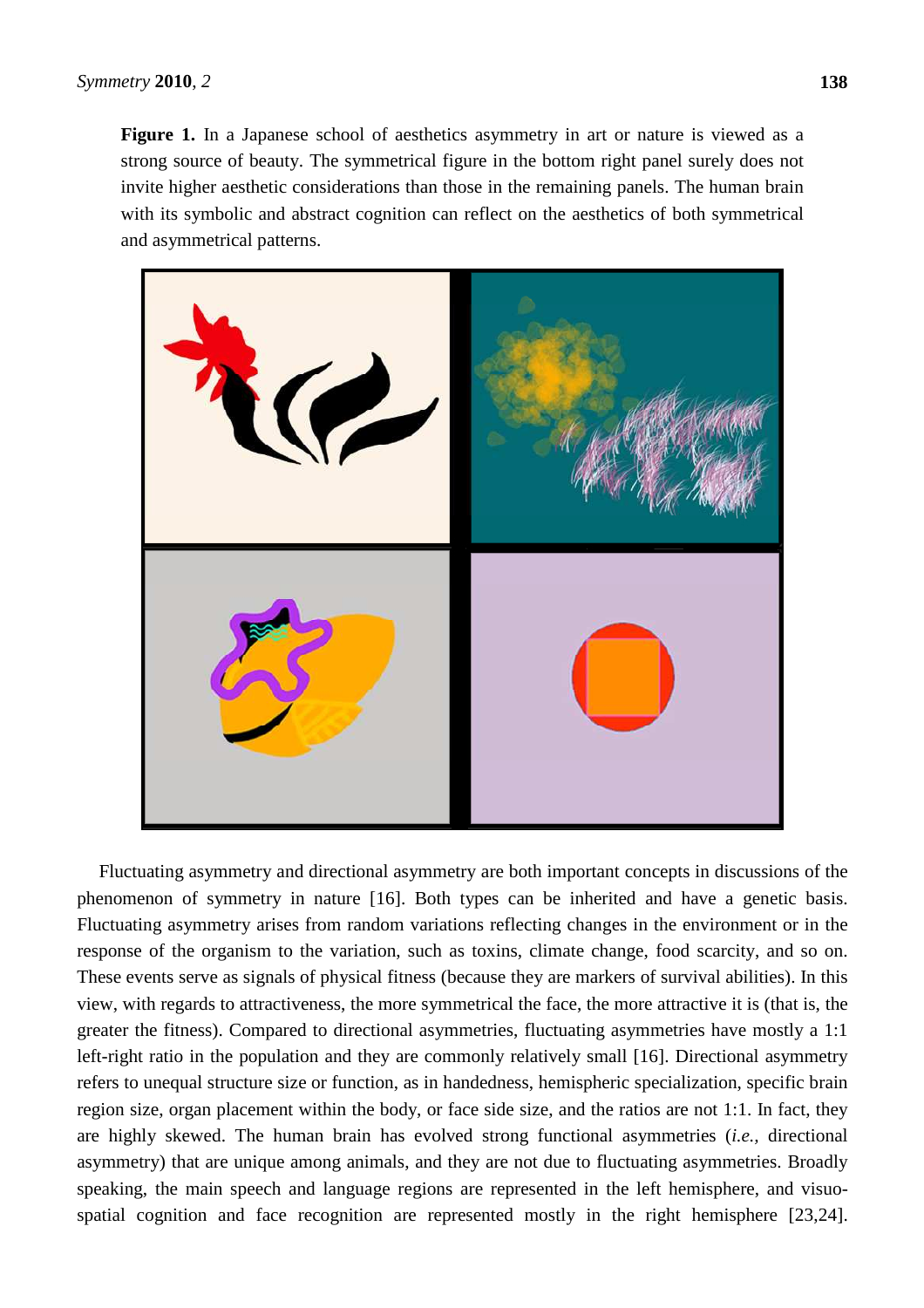Numerous other functional brain asymmetries have been reported [25]. A further central and critical difference between the brains of animals and humans is the prevalence of symbolic and abstract cognition in humans whereas it is nearly absent or minimal in animals [26,27]. The abstract symbolic thinking facilitates formation of infinite conceptual combinations (as in language, problem solving, insights, future plans, and art production), which explains partially why humans can entertain both symmetry and asymmetry as sources of beauty, regardless of whether or not the source is conceptual or perceptual [28].

The empirical focus of this paper is on the issue of symmetry and its relationship to attractiveness in human faces. Human faces are left-right asymmetrical with respect to size [29-33], micro-blood supply [34,35], and function [14,36-38]. Indeed, physical features in human faces have been found to be naturally and normally asymmetrical in numerous studies, whether using X-rays [39] or threedimensional morphometric measurements [33,40], or direct measurements [29]. Functional asymmetries have also been reported, particularly for smiling [14,41], speaking [42,43], and the appearance of beauty [14]. Perfectly bilaterally symmetrical faces created on a computer (not morphed, averaged, or digitally smoothed) were judged significantly less attractive than normal faces [15]. Even very beautiful faces belonging to fashion models were found to be somewhat asymmetrical [44].

Under normal circumstances, bilateral asymmetry in humans, rather than perfect left-right symmetry, was fashioned by millions of years of adaptive evolution and it implies perfection, not imperfection. One reasonable adaptive evolutionary scenario is that the face of the observer co-evolved with the brain of the beholder; as the human brain traded the perfect symmetry of its biological animal ancestors and slowly gained functional asymmetry over time, the face, too, gained physical and functional asymmetries to match the hemispheric functional specialization of the observer. Of course, other parallel evolutionary changes occurred over time as well, including social communication through close face-to-face proximity.

Fundamentally, mating and courtship signals are meant for the brain of the observer of the same species. To be effective, the signals need to be decoded by the brain of the observer. We need to assume that human-specific cognition enters into the neuronal calculations of human mate selection choices. Courtship displays by peacocks, birds of paradise, or butterflies are meaningless as far as attracting humans for reproduction, and the same applies to bowerbirds, or swallows, or rabbits, and so on. There is simplicity in ease of detection in the case of perceptual symmetry [45,46], without even invoking the issue of aesthetics in the brain of the animal observer. While the perceptual simplicity allows for detection of deviations arising from, say, bodily parasite invasion, diseases, toxins, unsuccessful fights, and can be made by simple brains, the sophisticated, highly evolved asymmetric human brain, in contrast, can handle – and does – elaborate communication signals, including multiple symbols, metaphors, and cultural considerations. Moreover, the perceptual ease with which symmetry is detected has been shown empirically [47,48] suggesting that genetic quality or fitness indicators that may be present in symmetry could not be the sole basis for mate selection. Rather, it is the perceptual simplicity interpreted by neuronally simple brain. Indeed, the notion that facial symmetry is a marker of health in humans has been questioned [49,50]. Although numerous studies with human faces have supported the link between attractiveness and symmetry (e.g., [13,51,52]), results in other studies have cast doubt on the link [14,15,44,53-56]. In humans, facial fitness indicators are yet to be fully understood against the background of general animal biological mate selection displays, in part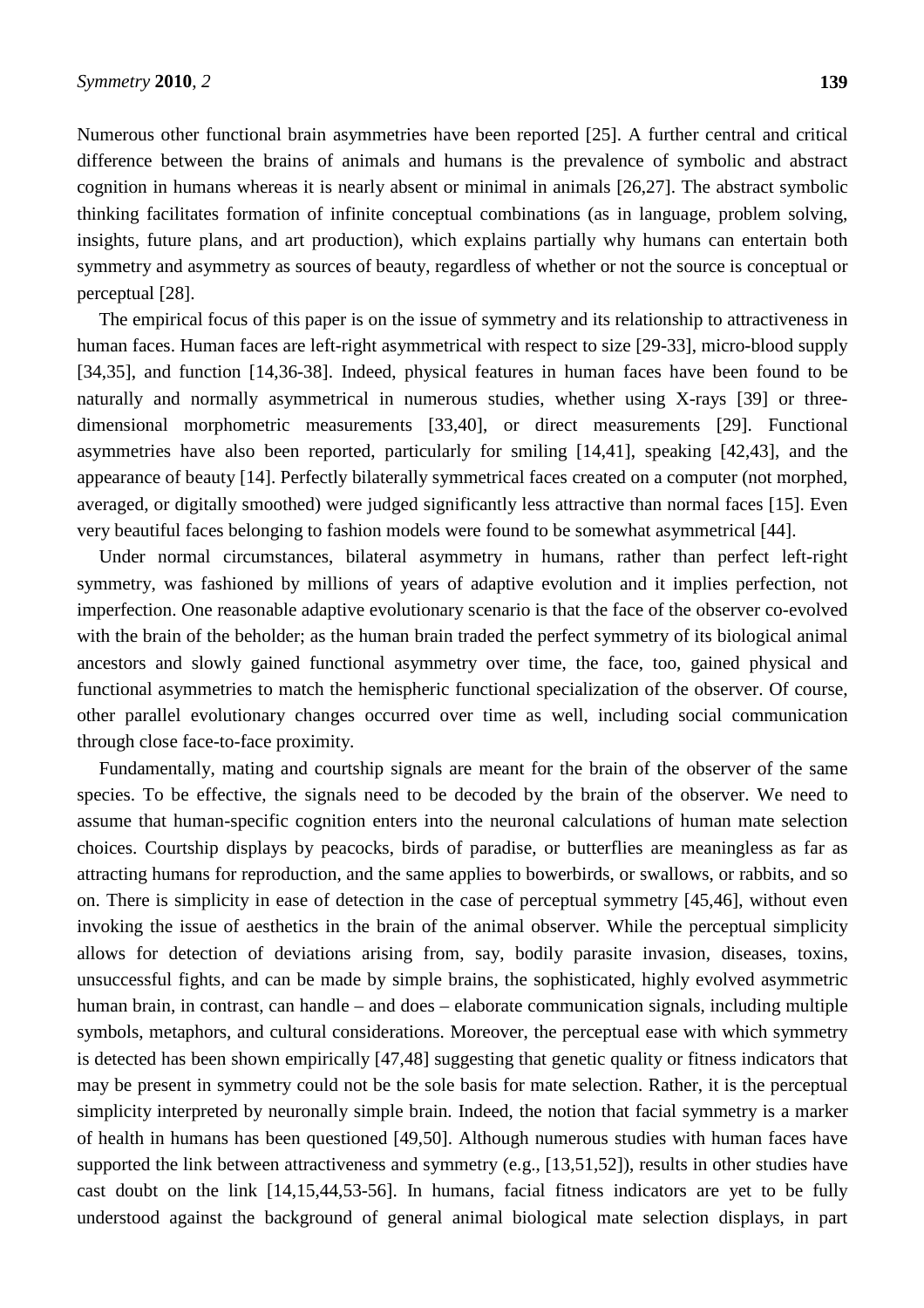because of the neuronal uniqueness of the human brain where the signals are interpreted, as well as the complexity of human societal, environmental, and cultural conditions (e.g., choice of a mate is determined by parents or match-makers) that do not exist in animal cultures, and in part because we do not yet have evidence that aesthetic judgment is present in animals.

We have shown previously that perfectly symmetrical computer constructed faces are rated less attractive than normal faces [15]. We wondered if viewing only half of a normal face would also be considered less attractive than the full face. A previous study by Scheib and colleagues [55] limited the question of hemi-face attractiveness to men's faces, restricted the ratings only to female participants, and focused on the issue of masculinity on the face. In the present study, we used full- and hemi-faces of both sexes as stimuli and asked both sexes to provide the attractiveness ratings. We were less interested in the appearance of masculinity or in actual physical dimensions of the full-faces (which was the interest in the Scheib *et al.* study [55]), than in determining participants' behavioral responses to the stimuli through attractiveness ratings. In daily life, we all frequently process incomplete visual views of faces (regardless of face sex), whether milling through a crowd, walking down a grocery aisle, scrutinizing people in a restaurant, or outdoors when blocked sunlight obscures half of the face. We have grown accustomed to inferring information from these partial views alone. Here, attractiveness ratings of straight head-on full-faces and their vertical hemi-faces were compared (see a diagrammatic illustration in Figure 2 and its legend). If facial symmetry spells beauty, then we would expect hemi-faces to obtain low attractiveness ratings and we would also expect a low correlation between the ratings of the full- and hemi-faces.

Figure 2. This is a hand-drawn picture illustrating a diagrammatic face. In the experiment, photographed faces (in grayscale) were used. The full-faces as well as the hemi-faces (left or right) were viewed separately, each by a different group of participants.

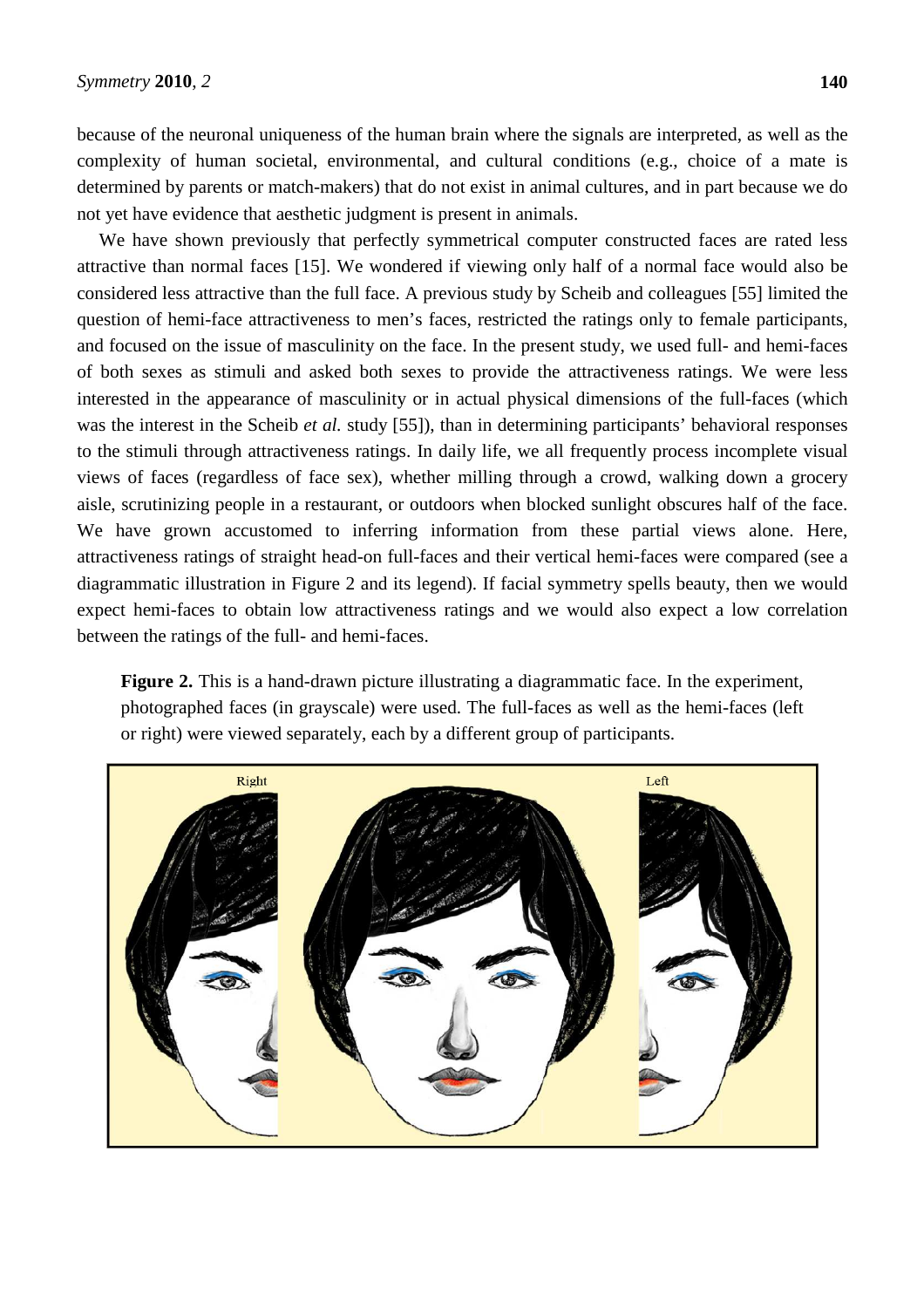# **2. Methods**

### *2.1. Participants*

The participants were 82 (35 males, 47 females) undergraduate students from introductory psychology courses at the University of California, Los Angeles; they participated in the study in exchange for partial course credit. Of the 82 subjects, 27 (12 males, 15 females) participated in attractiveness rating of the full-faces, 29 different subjects (12 males, 17 females) rated the attractiveness of the left hemi-faces, and 26 different subjects (11 males, 15 females) rated the attractiveness of the right hemi-faces.

# *2.2. Stimuli*

The faces were photographed in our lab or in a studio, under symmetrical lighting conditions, with uniform distance from the camera; subjects kept their gaze straight ahead at the camera, maintained front view (straight head-on), and had neutral expressions [see 14, 44, 49, 57]. The vertical left and right halves of each face were created with Photoshop software by dividing full-faces vertically down the facial midline center, after determining the mid-point of the inter-pupillary distance and the center of the philtrum in the upper lip (the infranasal groove). The grayscale stimuli consisted of the 56 front view full-faces (32 women, 24 men), their 56 right vertical hemi-faces detached from the full-faces as well as 56 left vertical hemi-faces (Figure 2 is a graphic illustration of a diagrammatic face and its two vertical hemi-faces).

# *2.3. Procedures*

Participants were tested individually. The attractiveness rating of full-faces (56 stimuli), left-halves (56 stimuli), and right-halves (56 stimuli) was performed by three separate groups of participants (with no overlap in group participation). In each presentation set, the stimuli appeared one at a time on the computer screen (Macintosh) for exposure duration of 7 seconds each. Stimulus presentation order in a given stimulus set was randomized for each participant. Participants entered their ratings directly on the computer keyboard while the image (the stimulus) was exposed on the screen; they were instructed to rate the attractiveness of the stimulus on a 5-point Likert scale where "1" was not attractive at all and "5" was very attractive.

# **3. Results**

The principle question concerned differences, if any, between hemi-faces and full-faces with regard to attractiveness. The mean attractiveness rating for each face in each of the three stimulus sets (fullfaces, left hemi-faces, right hemi-faces) was calculated. Each stimulus set was viewed by a different group of subjects. Absence of any substantial difference between the two halves or between the halves and the full-faces emerged: The mean attractiveness rating for full faces was  $3.21$  (SD = 0.97, range = 1.33–4.85), the mean attractiveness rating for left hemi-faces was 3.08 (SD = 1.02, range = 1.23–4.63), and the mean for right hemi-faces was  $3.08$  (SD = 0.99, range = 1.58–4.46).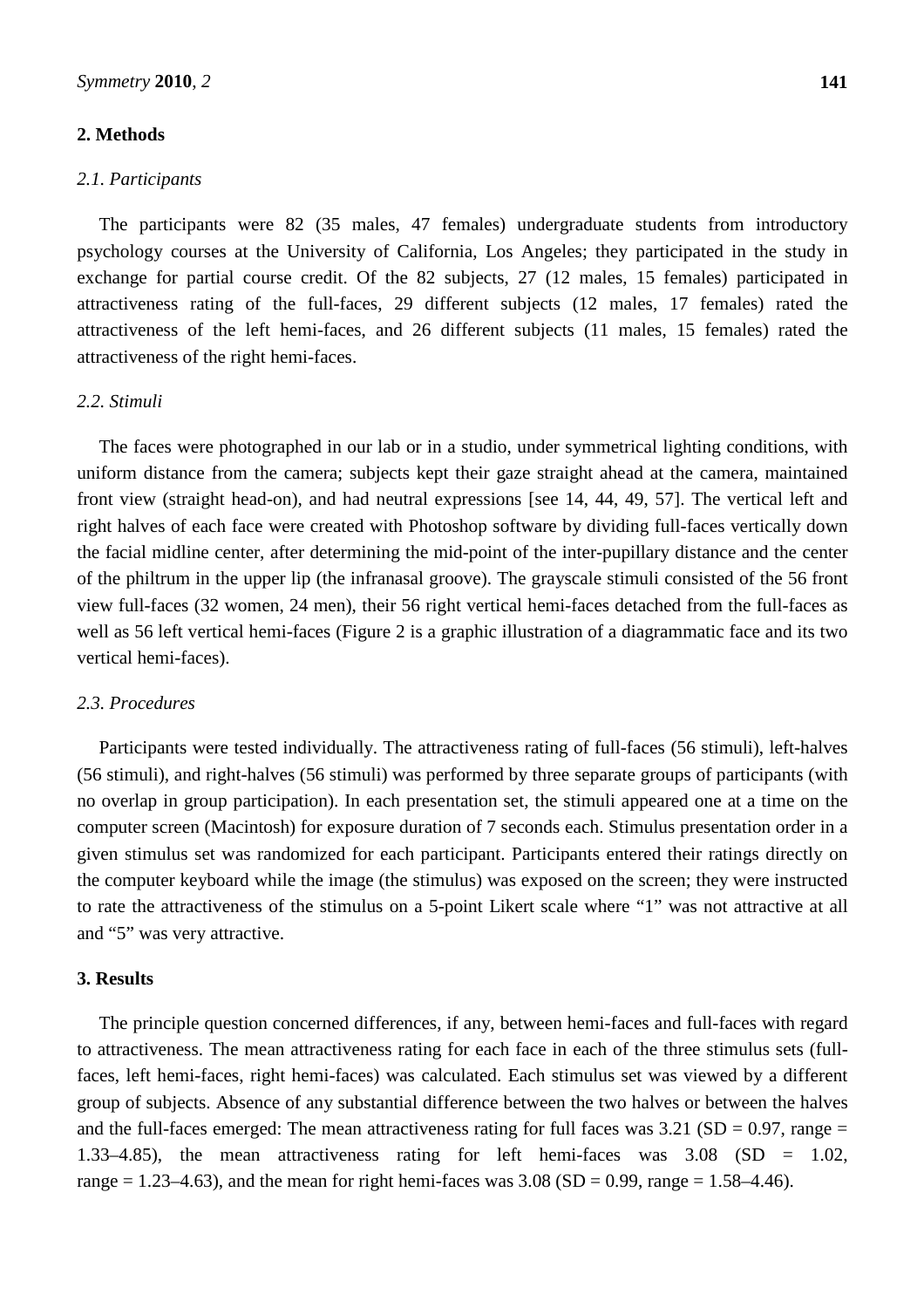Assessing the attractiveness ratings with an ANOVA with a between-subjects factor of Stimulus Face (full-face, left hemi-face, right hemi-face) revealed no main effects and no interactions, thus showing that the ratings for the three different stimulus sets were not statistically significant  $(F = 0.610, p < 0.543).$ 

The correlation between the attractiveness ratings of the hemi- and the full-faces was determined as well. A robust positive Pearson correlation between the attractiveness ratings of the full-faces and the left hemi-faces emerged ( $r = 0.933$ ,  $p < 0.0001$ ) as well as between the full-faces and the right hemifaces ( $r = 0.937$ ,  $p < 0.0001$ ). A graphic illustration of the relationship between the variables of hemifaces (on the Y-axis) and the full-faces (on the X-axis) is in the scatter plot with a best-fit line, in Figure 3.

**Figure 3.** A scatter plot of the attractiveness ratings. The Figure is an illustration of the high positive correlation between the attractiveness ratings for the 56 full-faces and their 56 left hemi-faces and 56 right hemi-faces.

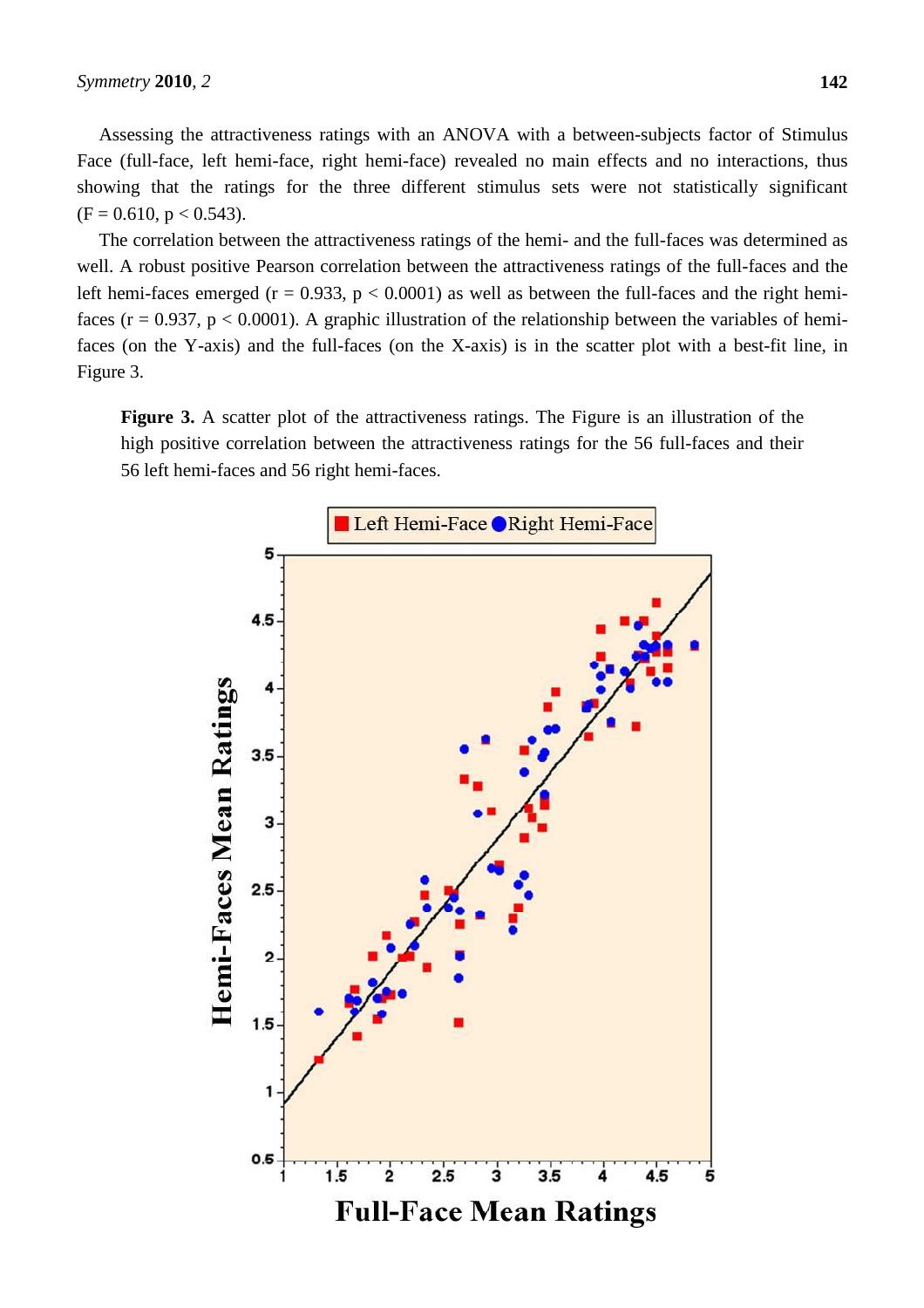# **4. Discussion**

Each stimulus set (full-faces, left hemi-faces, and right hemi-faces) was viewed by a different group of subjects. Hemi-faces of both women's and men's faces, regardless of whether they represented the left or the right halves, elicited attractiveness ratings not significantly different from full-faces. These data are consistent with results where only hemi-faces of men were rated and only female subjects participated [55], thus demonstrating that including both women and men, as done here, contributes to a balanced understanding of content-wise beauty appearance. One would have expected significantly higher ratings for the full-faces than the hemi-faces if bilateral symmetry were a principal component of attractiveness. The absence of such a difference in our study highlights the absence of left-right face symmetry as a critical factor in facial attractiveness. Indeed, previously, we have reported that perfectly symmetrical computer constructed full-faces were judged significantly less attractive than normal faces [15]. Moreover, in the present study, the correlation calculation revealed that the higher the attractiveness rating for the full-face, the higher the rating for its hemi-faces. Thus, components of beauty in both women's and men's faces are mostly wholly present in the vertical half of the face.

Assessing a hemi-face stimulus in a laboratory experiment is not unnatural [see also 55] considering that incomplete (obscured) views of faces are part of our normal daily visual experience, be it in a theater, restaurant, grocery store, classroom, or outdoors when shadows sometimes hide parts of the face. We have grown accustomed to inferring information about faces from these partial views alone. Whether or not we mentally "complete" the un-viewed part is a matter of debate and future empirical research. As emphasized above, each of the three stimulus sets was observed by a different group of subjects. Except for the group that viewed the full-faces, none of those who viewed hemi-faces had the benefit of "knowing" the attractiveness of the completed face (when asked informally, participants who viewed the hemi-faces commented they did not imagine the other half).

The notion that symmetry is a critical component in biological fitness advertisement originated with discussions of reproductive strategies in animals [7,58], and possibly was inspired by ideas of symmetry in physics and mathematics, since in those fields symmetry is considered as something akin to perfection. In theoretical physics, symmetry is viewed as the default universal design, and is often associated with mental concepts of beauty [1,3]. From the animal biological discussions there has been a generalization to human faces, although both symmetry (e.g., [13,52]) and asymmetry [14,15] have been linked with beauty, which suggests that perfect left-right symmetry is not critical in this context. To understand human reactions to facial attractiveness, we cannot ignore highly evolved humanspecific cognitions, their unique neuroanatomical underpinnings, and their role in human mate selection choice (see Introduction). Furthermore, whether or not animals experience beauty-related responses to the health-related symmetry they seek in their biological reproduction is not known.

The bulk of the studies advocating symmetry-equals-beauty in faces used digital morphing and averaging thereby erasing all natural physical asymmetries. While such studies have yielded important results, obviously they are not useful for zeroing in on the role of symmetry and facial beauty. Studies applying digital morphing and averaging commonly report that symmetry and attractiveness are positively correlated (e.g., [13,52]), while studies using techniques such as computer constructed leftleft (LL)/right-right (RR) faces find that bilateral symmetry is not relevant to attractiveness [14,15,44, 53,54,57,59,60]. Neither approach is ideal since both deal with stationary faces in photographs.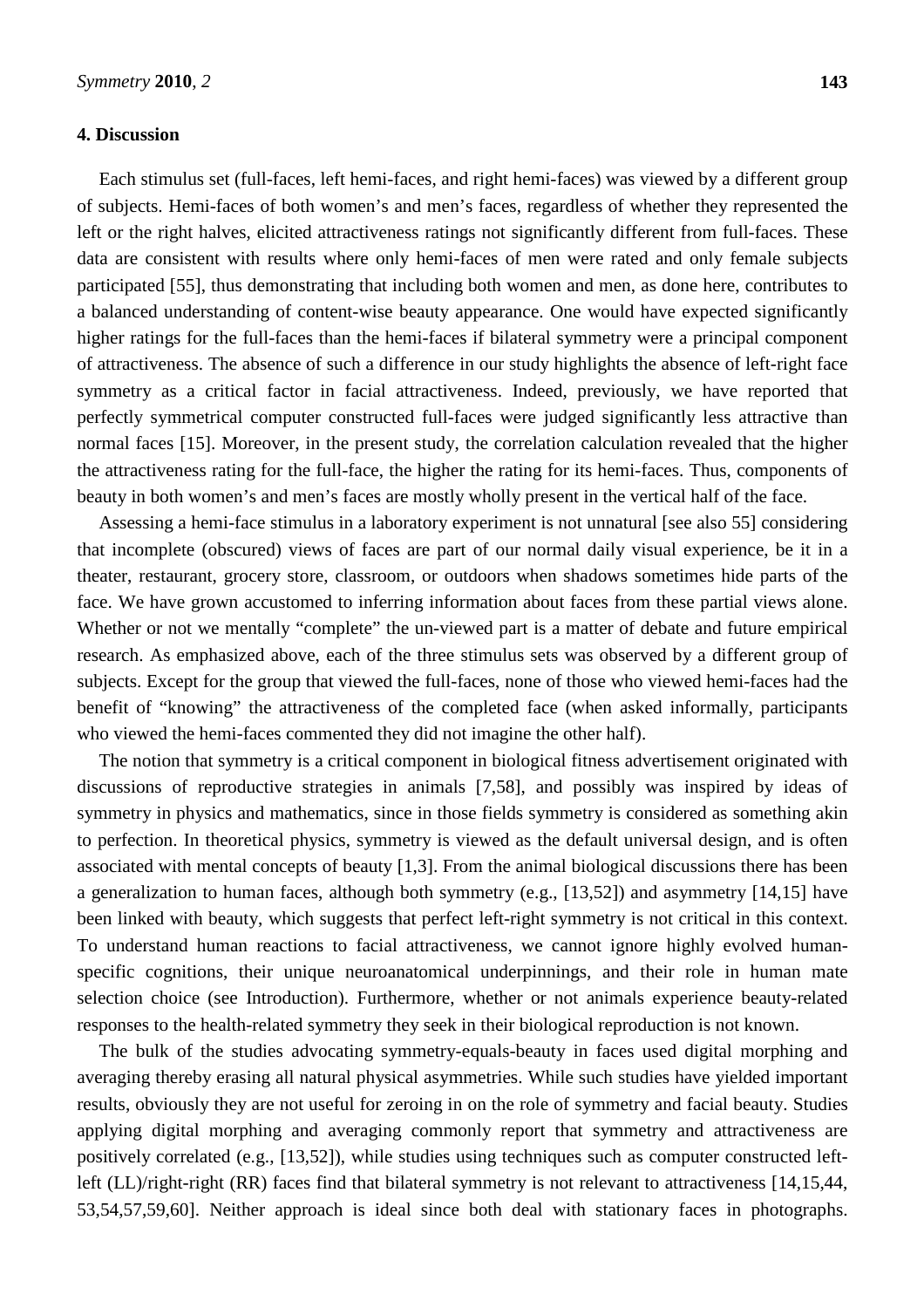Morphing and averaging techniques also erase skin blotches, imperfections, moles, or discoloration, and thereby exaggerate facial attractiveness. The LL/RR approach allows natural structural asymmetries to remain in place.

Biological adaptive pressures sharpen the type, kind, and direction of reproductive fitness advertisements [16,61]. Sexually dimorphic traits in animals, such as long tails in peacocks (males) are examples of external traits developed in response to adaptive pressures associated with sexual and mate selection. Hormonal levels in both males and females also play a role in mate selection [62] and this extends to humans as well [63-65]. In all of these cases, displays are not random collections of signals. Rather, they are in large part expressions of the brain of both the displayer and of the observing potential mate [66,67], its evolutionary development over time, and many other different levels of adaptations. Even in the case of predators, there is a cost to the prey of having perfectly symmetrical coloration; the symmetry allows for easy detection by the predator [68]. With humans multiplicity of factors likely enter into selection of a mate for purposes of reproduction, with perfect facial symmetry not being a critical factor, since it would seem that an asymmetrical portion of the face, namely its hemi-face, displays beauty-related markers. In animals such as bees, where there is a high proportion of attraction to symmetrical flower shapes, there is also attraction to flowers with asymmetrical features without detrimental consequences to their reproductive biology [21]. Again, even here, we do not know if aesthetics is part of the biological formula for the attraction.

Furthermore, the presence of asymmetry in facial expressions did not originate with humans. Several studies of non-human primates have shown and discussed facial asymmetries in monkeys [69,70], marmosets [71], and chimpanzees [72], all of which can be viewed as precursors to human brain functional and anatomical asymmetries, as well as the beginnings of the co-evolution of human face and brain. Indeed, there is a myriad of behavioral asymmetries in animals (reviewed by Vallortigara and Rogers [73]), and those could not have developed without the brain of the perceiver being neuronally wired-up to perceive them.

Other aspects of faces that might influence mate selection in humans have been discussed [74-76]. In addition, several face studies addressing the issue of attraction and human mate selection have emphasized the importance of sex-related dimorphism and human facial symmetry [14,77,78], averaged (digitally morphed) faces and symmetry [79], and facial masculinity and symmetry [55,63]. On balance, it would appear that both symmetry and asymmetry are features of the human face regardless of whether or not beauty is involved, and regardless of their relevance to mate selection.

The hallmark of human cognition compared to other animals, including non-human primates, is major reliance on symbolic, abstract, metaphorical thinking [27,28,80], and we cannot ignore that this type of cognition plays a substantial part in human mate choice. In normal face-on conversation, signals in the left half of the owner's face are processed initially in the observer's left hemisphere (via the owner's right visual field) and signals from the right half of the owner's face are initially processed in the observer's right hemisphere (via the left visual field) [14]; strong functional asymmetry and specialization in the left and right cerebral hemispheres characterize the human brain. While sexual selection, mate selection, and health-related reproduction in biology serve as guiding tools for research into human facial beauty, they alone cannot explain human facial attractiveness and the role it plays in human mate choice. This notion is supported by unique features in the human brain compared to other animals, as well as lack of evidence for aesthetic responses in animals. Indeed, the issue of aesthetic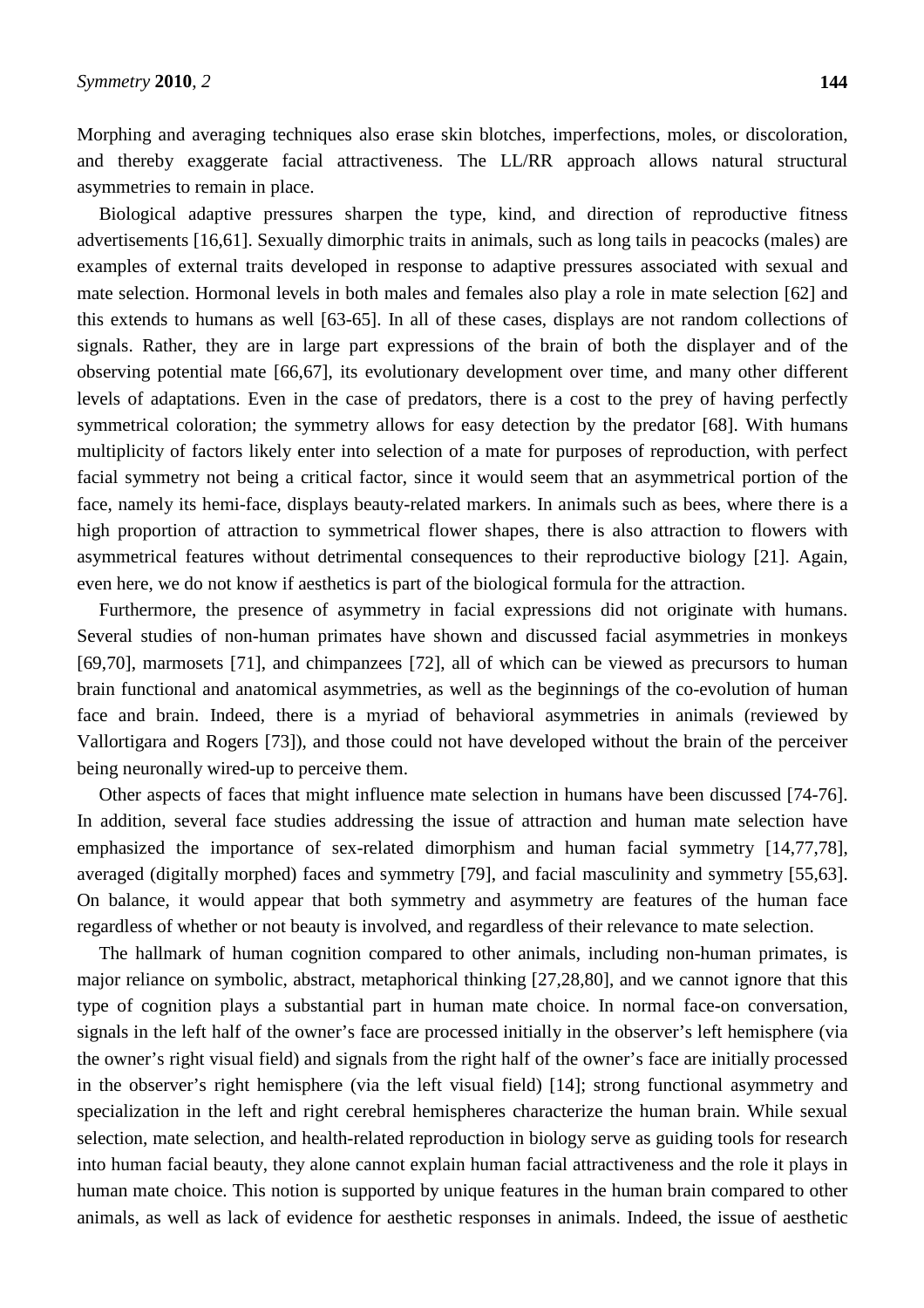experience in animals remains an enigma. Hence, human-specific cognition (e.g., symbolic, metaphorical, abstract) and how it is related to aesthetic responses should be considered as a factor in mate selection choice. In all, when applied to normal human physical form, directional asymmetry (see in Introduction) in its various manifestation spells biological adaptive perfection.

### **5. Conclusions**

While symmetry serves as a source of beauty in many scholarly domains, it is not an exclusive source of beauty-related responses in humans. Multiple sources give rise to aesthetic reactions, including asymmetrical features, be they in faces, art, nature scenery, or various intellectual domains. It is proposed that the fact that humans experience multiple beauty responses stems from major sophisticated symbolic and abstract cognition supported by the human brain. Indeed, aesthetics may be a uniquely human cognition; we do not yet have evidence that animals experience aesthetic responses, even when they selectively respond to symmetry in successful reproductive strategies. We need to consider that regardless of the origin and logic of symmetry in nature, the neuronal arrangements in the human brain support a wide range of positive and negative aesthetic responses independently of whether or not symmetry is perceptually or conceptually present, and independently of any relationship to mate selection strategies in the case of faces.

#### **Acknowledgments**

We thank anonymous reviewers for helpful comments on the manuscript.

## **References and Notes**

- 1. Kosso, P., Symmetry arguments in physics. *Stud. Hist. Philos. Sci. A* **1999**, *30*, 479-492.
- 2. Engler, G. Aesthetics in science and art. *Br. J. Aesthetics* **1990**, *30*, 24-34.
- 3. Zee, A. *Fearful symmetry: The search for beauty in modern physics*. Princeton University Press: Princeton, NJ, USA, 2007.
- 4. Engler, G. Einstein, his theories, and his aesthetic considerations. *Int. Stud. Philos. Sci.* **2005**, *19*, 21-30.
- 5. Muller, A. Chemistry: The beauty of symmetry. *Science* **2003,** *300*, 749-750.
- 6. Gould, J.L.; Gould, C.G. *Sexual selection*. Scientific American Library: New York, 1989.
- 7. Cronin, H*. The ant and the peacock*. Cambridge University Press: Cambridge, UK, 1992.
- 8. Jacobsen, T.; Schubotz, R.I.; Hofel, L.; Y., V.C.D. Brain correlates of aesthetic judgment of beauty. *NeuroImage* **2006,** *29*, 276-285.
- 9. Saito, Y. The Japanese aesthetics of imperfection and insufficiency. *J. Aesthet. Art Critic.* **1997,** *55*, 377-385.
- 10. Wicks, R. The idealization of contingency in traditional Japanese aesthetics. *J. Aesthet. Edu.*  **2005,** *39*, 88-101.
- 11. Juniper, A., *Wabi Sabi: The Japanese art of impermanence*. Tuttle Publishing: Tokyo, Japan, 2003.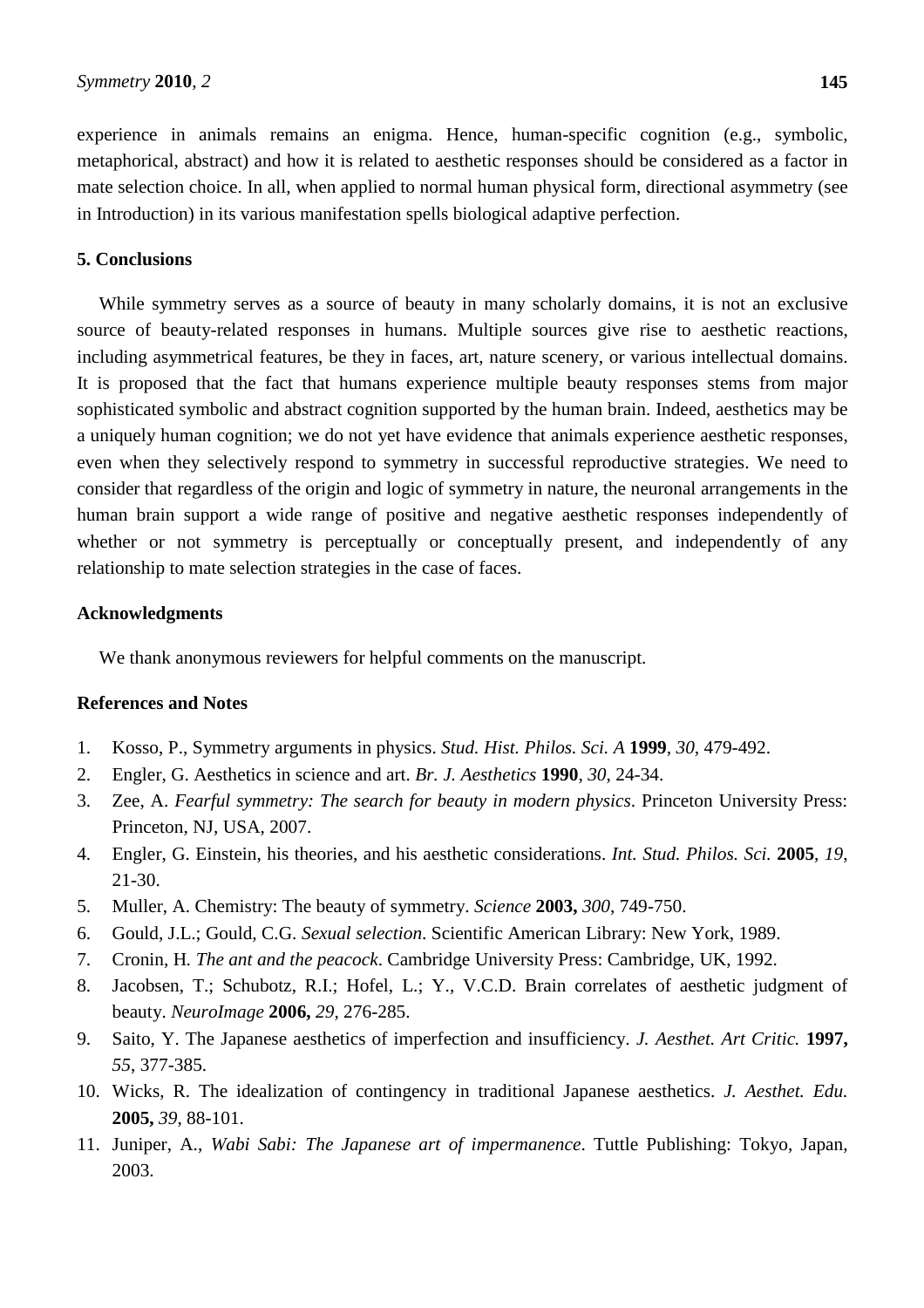- 12. Marra, M.F. *A history of modern Japanese aesthetics*. University of Hawaii Press: Honolulu, HI, USA, 2001.
- 13. Grammer, K.; Thornhill, R. Human (Homo sapiens) facial attractiveness and sexual selection: The role of symmetry and averageness. *J. Com. Psychol.* **1994,** *108*, 233-242.
- 14. Zaidel, D.W.; Chen, A.C.; German, C. She is not a beauty even when she smiles: possible evolutionary basis for a relationship between facial attractiveness and hemispheric specialization. *Neuropsychologia* **1995,** *33*, 649-655.
- 15. Zaidel, D.W.; Deblieck, C. Attractiveness of natural faces compared to computer constructed perfectly symmetrical faces. *Int. J. Neurosci.* **2007,** *117*, 423-431.
- 16. Babcock, L.E. Asymmetry in the fossil record. *Euro. Rev.* **2005,** *13*, 135-143.
- 17. Palmer, A.R. Waltzing with asymmetry. *Biol. Sci.* **1996,** *46*, 518-532.
- 18. Stevens, M.; Castor-Perry, S.A.; Price, J.R.F. The protective value of conspicuous signals is not impaired by shape, size, or position asymmetry. *Behav. Ecol.* **2008,** *20*, 96-102.
- 19. Takahashi, M.; Arita, H.; Hiraiwa-Hasegawa, M.; Hasegawa, T. Peahens do not prefer peacocks with more elaborate trains. *Anim. Behav.* **2008,** *75*, 1209-1219.
- 20. Dufour, K.W.; Weatherhead, P.J. Reproductive consequences of bilateral asymmetry for individual male red-winged blackbirds. *Behav. Ecol.* **1998,** *9*, 232-242.
- 21. Midgley, J.J.; Johnson, S.D. Some pollinators do not prefer symmetrically marked or shaped daisy (Asteraceae) flowers. *Evol. Ecol.* **1998,** *12*, 123-126.
- 22. Neville, A.C. *Animal asymmetry*. Edward Arnold: London,UK, 1976.
- 23. Sperry, R.W. Lateral specialization in the surgically separated hemispheres. In *Neurosciences Third Study Program*, Schmitt, F.; Worden, F., Eds. MIT Press: Cambridge, MA, USA, 1974; Vol. 3.
- 24. Zaidel, D.W. Different concepts and meaning systems in the left and right hemispheres. *Psychol. Learn. Motiv.* **2000,** *40*, 1-21.
- 25. Serrien, D.J.; Ivry, R.B.; Swinnen, S.P. Dynamics of hemispheric specialization and integration in the context of motor control. *Nat. Rev. Neurosci.* **2006,** *7*, 160-167.
- 26. Zilhao, J. The emergence of ornaments and art: An archaeological perspective on the origins of "behavioral modernity". *J. Archaeol. Res.* **2007,** *15*, 1-54.
- 27. Mace, R. On becoming modern. *Science* **2009,** *324*, 1280-1281.
- 28. Zaidel, D.W. Art and brain: insights from neuropsychology, biology and evolution. *J. Anat.* **2010,**  *216*, 20-27.
- 29. Farkas, L.G.; Posnick, J.C.; Hreczko, T.M. Growth patterns of the face: a morphometric study. *Cleft Palate Craniofac. J.* **1992,** *29*, 308-315.
- 30. Ferrario, V. F.; Sforza, C.; Pogio, C. E.; Tartaglia, G. Distance from symmetry: a threedimensional evaluation of facial asymmetry. *J. Oral Maxillofac. Surg.* **1994,** *52*, 1126-1132.
- 31. Ferrario, V.F.; Sforza, C.; Miani, A., Jr.; Serrao, G. A three-dimensional evaluation of human facial asymmetry. *J. Anat.* **1995,** *186 (Pt 1)*, 103-110.
- 32. Ferrario, V.F.; Sforza, C.; Ciusa, V.; Dellavia, C.; Tartaglia, G.M. The effect of sex and age on facial asymmetry in healthy subjects: a cross-sectional study from adolescence to mid-adulthood. *J. Oral Maxillofac. Surg.* **2001,** *59*, 382-388.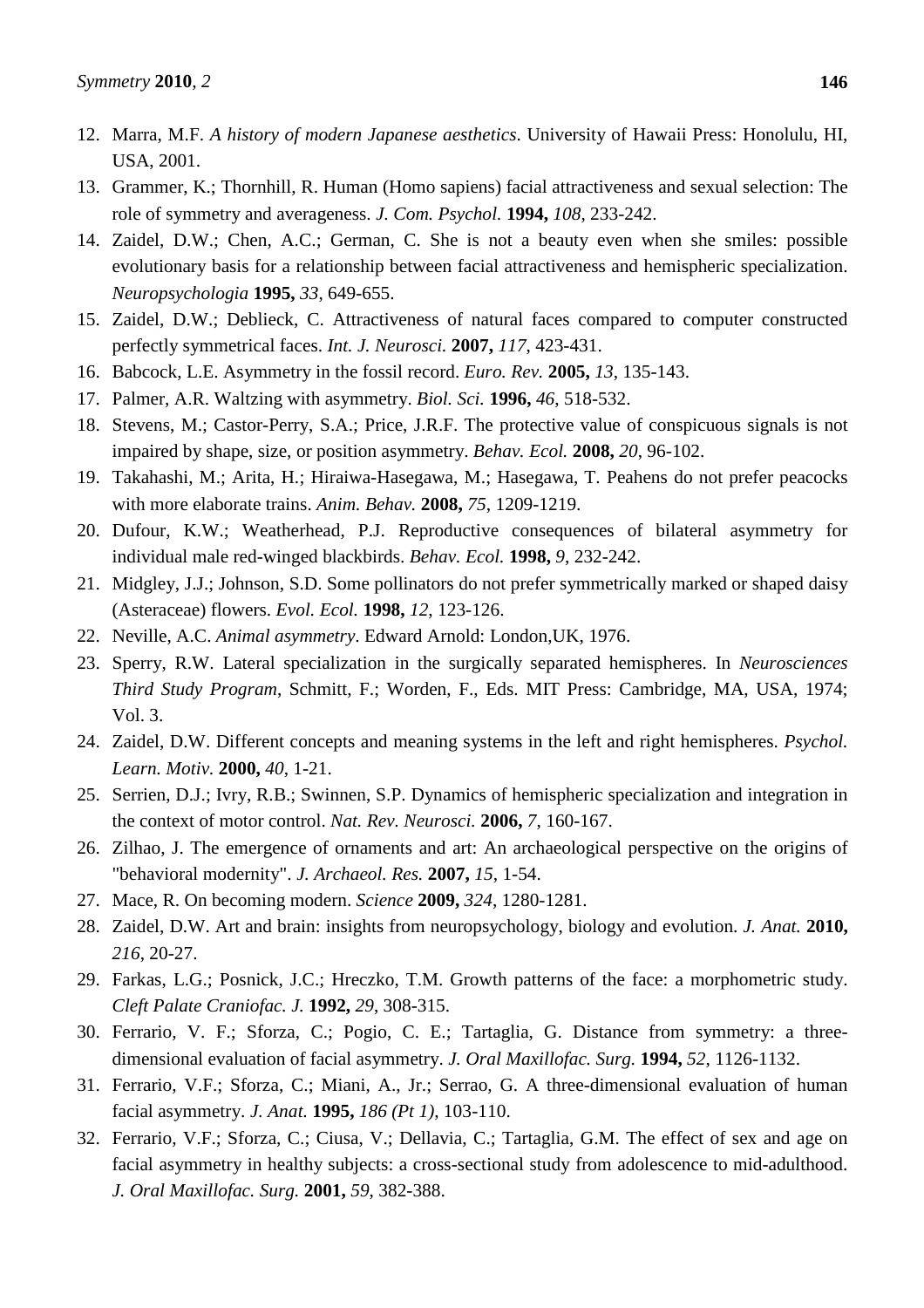- 33. Ferrario, V.F.; Sforza, C.; Dellavia, C.; Tartaglia, G.M.; Colombo, A.; Caru, A. A quantitative three-dimensional assessment of soft tissue facial asymmetry of cleft lip and palate adult patients. *J. Craniofac. Surg.* **2003,** *14*, 739-746.
- 34. Drummond, P.D.; Mirco, N. Staring at one side of the face increases blood flow on that side of the face. *Psychophysiol.* **2004,** *41*, 281–287.
- 35. Benedicic, M.; Dolenk, V.V.; Stefanovska, A.; Bosnjak, R. Left-right asymmetry of the facial microvascular control. *Clin. Auton. Res.* **2006,** *16*, 58-60.
- 36. Sackheim, H.A.; Weiman, A.L.; Forman, B.D. Asymmetry of the face at rest: Size, area and emotional expression. *Cortex* **1984,** *20*, 165-178.
- 37. Dopson, W.G.; Beckwith, B.E.; Tucker, D.M.; Bullard-Bates, P.C. Asymmetry of facial expression in spontaneous emotion. *Cortex* **1984,** *20*, 243–251.
- 38. Borod, J.C.; Haywood, C.S.; Koff, E. Neuropsychological aspects of facial asymmetry during emotional expression: a review of the normal adult literature. *Neuropsych. Rev.* **1997,** *7*, 41–60.
- 39. Skvarilova, B. Facial asymmetry: an X-ray study. *Acta Chir. Plast.* **1994,** *36*, 89-91.
- 40. Peck, S.; Peck, L.; Kataia, M. Skeletal asymmetry in esthetically pleasing faces. *Angle Orthod.*  **1991,** *61*, 43-48.
- 41. Wylie, D.R.; Goodale, M.A. Left sided oral asymmetries in spontaneous but not posed smiles. *Neuropsychologia* **1988,** *26*, 823-832.
- 42. Jordan, T.R.; Thomas, S.M. Hemiface contributions to hemispheric dominance in visual speech perception. *Neuropsychology* **2007,** *21*, 721-731.
- 43. Nicholls, M.E.; Searle, D.A. Asymmetries for the visual expression and perception of speech. *Brain Lang.* **2006,** *97*, 322-331.
- 44. Zaidel, D.W.; Cohen, J.A. The face, beauty, and symmetry: perceiving asymmetry in beautiful faces. *Int. J. Neurosci.* **2005,** *115*, 1165-1173.
- 45. Wagemans, J. Characteristics and models of human symmetry detection. *Trends Cogn. Sci.* **1997,** *1*, 346-352.
- 46. Swaddle, J. P. Visual signaling by asymmetry: a review of perceptual processes. *Proc. R. Soc. Lond., B, Biol. Sci.* **1999,** *354*, 1383-1393.
- 47. Enquist, M.; Arak, A. Symmetry, beauty, and evolution. *Nature* **1994,** *372*, 169-172.
- 48. Johnstone, R.A. Female preference for symmetrical males as a by-product of selection for mate recognition. *Nature* **1994,** *372*, 172-175.
- 49. Reis, V.A.; Zaidel, D.W. Functional asymmetry in the human face: perception of health in the left and right sides of the face. *Laterality* **2001,** *6*, 225-231.
- 50. Zaidel, D.W.; Aarde, S.M.; Baig, K. Appearance of symmetry, beauty, and health in human faces. *Brain Cogn.* **2005,** *57*, 261-263.
- 51. Little, A.C.; Jones, B.C. Evidence against perceptual bias views for symmetry preferences in human faces. *Proc. R. Soc. Lond., B, Biol. Sci.* **2003,** *270*, 1759-1763.
- 52. Rhodes, G.; Proffitt, F.; Grady, J.M.; Sumich, A. Facial symmetry and the perception of beauty. *Psychon. Bull. Rev.* **1998,** *5*, 659-669.
- 53. Knowner, R. Facial asymmetry and attractiveness judgment in developmental perspective. *J. Exp. Psychol.* **1996,** *22*, 662-675.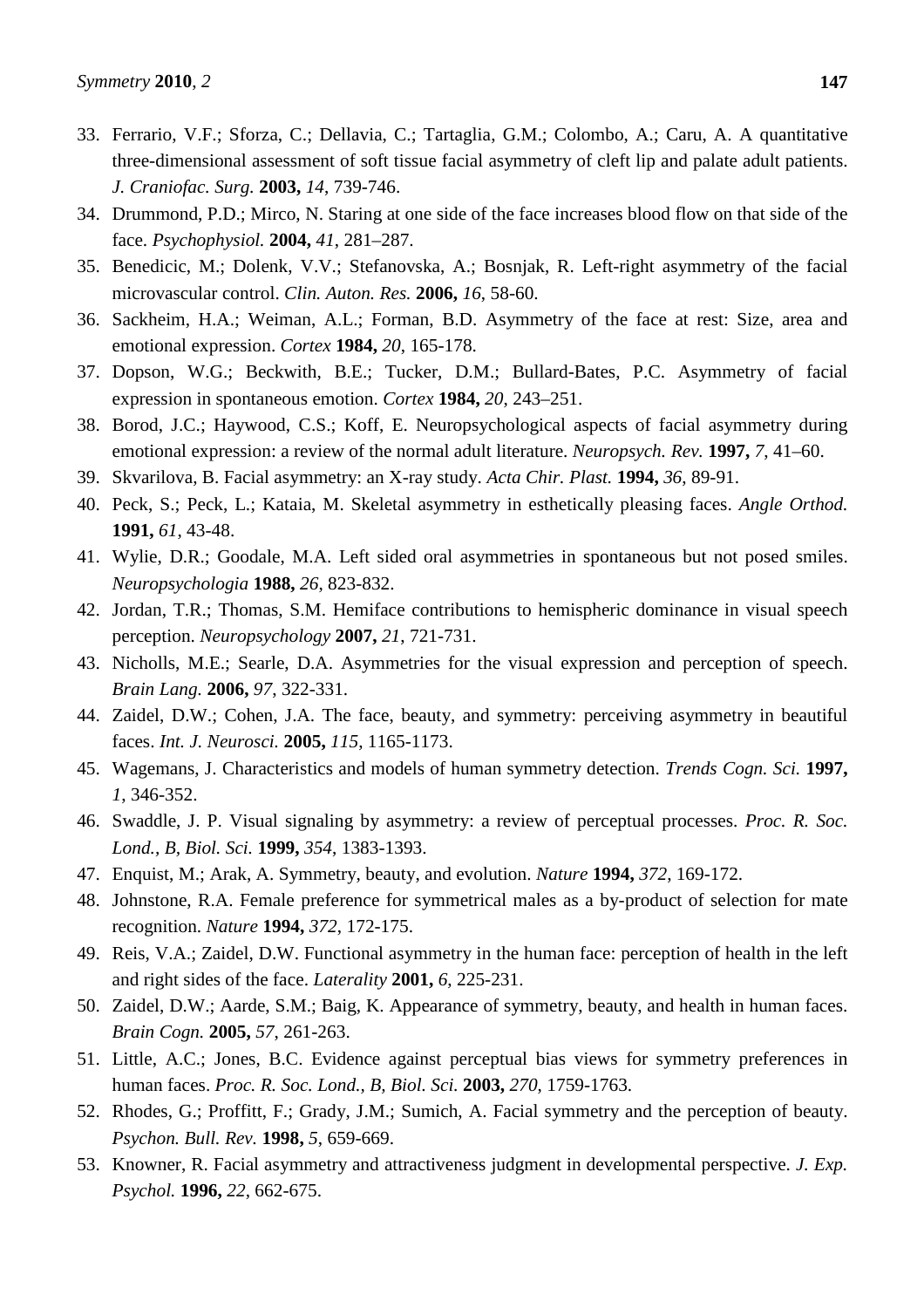- 54. Samuels, C. A.; Butterworth, G.; Roberts, T.; Graupner, L.; Hole, G. Facial aesthetics: Babies prefer attractiveness to symmetry. *Perception* **1994,** *23*, 823-831.
- 55. Scheib, J.E.; Gangestad, S.W.; Thornhill, R. Facial attractiveness, symmetry and cues of good genes. *Proc. R. Soc. Lond., B, Biol. Sci.* **1999,** *266*, 1913-1917.
- 56. Springer, I.N.; Wannicke, B.; Warnke, P.H.; Zernial, O.; Wiltfang, J.; Russo, P.A.J.; Terheyden, H.; Reinhardt, A.; Wolfart, S. Visual attractiveness: Visual impact of symmetry increases significantly towards the midline. *Ann. Plast. Surg.* **2007,** *59*, 156-162.
- 57. Chen, A.C.; German, C.; Zaidel, D.W. Brain asymmetry and facial attractiveness: beauty is not simply in the eye of the beholder. *Neuropsychologia* **1997,** *35*, 471-476.
- 58. Moller, A.P. Bumblebee preference for symmetrical flowers. *Proc. Nat. Acad. Sci. USA* **1995,** *92*, 2288-2292.
- 59. Langlois, J.H.; Roggman, L.A. Attractive faces are only average. *Psychol. Sci.* **1990,** *1*, 115-121.
- 60. Swaddle, J.P.; Cuthill, J.C. Asymmetry and human facial attractiveness: symmetry may not always be beautiful. *Proc. R. Soc. Lond., B, Biol. Sci.* **1995,** *261*, 111-116.
- 61. Ritchie, M.G. The shape of female mating preferences. *Proc. Nat. Acad. Sci. USA* **1996,** *93*, 14628-14631.
- 62. Ellison, P.T. Beauty: In the gonads of the beholder and the beheld. *Horm. Behav.* **2008,** *53*, 11- 13.
- 63. Penton-Voak, I.S.; Little, A.C.; Jones, B.C.; Burt, D.M.; Tiddeman, B.P.; Perrett, D.I. Female condition influences preferences for sexual dimorphism in faces of male humans (Homo sapiens). *J. Comp. Psychol.* **2003,** *117*, 264-271.
- 64. Swaddle, J.P.; Reierson, G.W. Testosterone increases perceived dominance but not attractiveness in human males. *Pro. Biol. Sci.* **2002,** *22*, 2285-2289.
- 65. Welling, L.L.; Jones, B.C.; DeBruine, L.M.; Conway, C.A.; Law Smith, M.J.; Little, A.C.; Feinberg, D.R.; Sharp, M.A.; Al-Dujaili, E.A. Raised salivary testosterone in women is associated with increased attraction to masculine faces. *Horm. Behav.* **2007,** *52*, 156-161.
- 66. Madden, J. Sex, bowers and brains. *Proc. R. Soc. Lond., B, Biol. Sci.* **2001,** *268*, 833-838.
- 67. Keagy, J.; Savard, J.-F.; Borgia, G. Male satin bowerbird problem-solving ability predicts mating success. *Anim. Behav.* **2009,** *100*, 1-9.
- 68. Cuthill, I.C.; Hiby, E.; Lloyd, E. The predation costs of symmetrical cryptic coloration. *Proc. R. Soc. Lond., B, Biol. Sci.* **2006,** *273*, 1267-1271.
- 69. Hauser, M.D.; Akre, K. Asymmetries in the timing of facial and vocal expressions in rhesus monkeys: Implications for hemispheric specialization. *Anim. Behav.* **2001,** *61*, 391-408.
- 70. Weiss, D., Ghazanfar, A., Miller, C.T.; Hauser, M.D. Specialized processing of primate facial and vocal expressions: Evidence for cerebral asymmetries. In *Cerebral vertebrate lateralization*, Andrews, L.R.R., Ed. Cambridge University Press: New York, NY, USA, 2002.
- 71. Hook-Costigan, M.A.; Rogers, L.J. Lateralised use of the mouth in production of vocalizations by marmosets. *Neuropsychologia* **1998,** *36*, 1265-1273.
- 72. Fernandez-Cariba, S.; Loeches, A.; Morcillo, A.; Hopkins, W.D. Asymmetry in facial expression of emotions by chimpanzees. *Neuropsychologia* **2002,** *40*, 1523-1533.
- 73. Vallortigara, G.; Rogers, L.J. Survival with an asymmetrical brain: advantages and disadvantages of cerebral lateralization. *Behav. Brain Sci.* **2005,** *28*, 575-589.